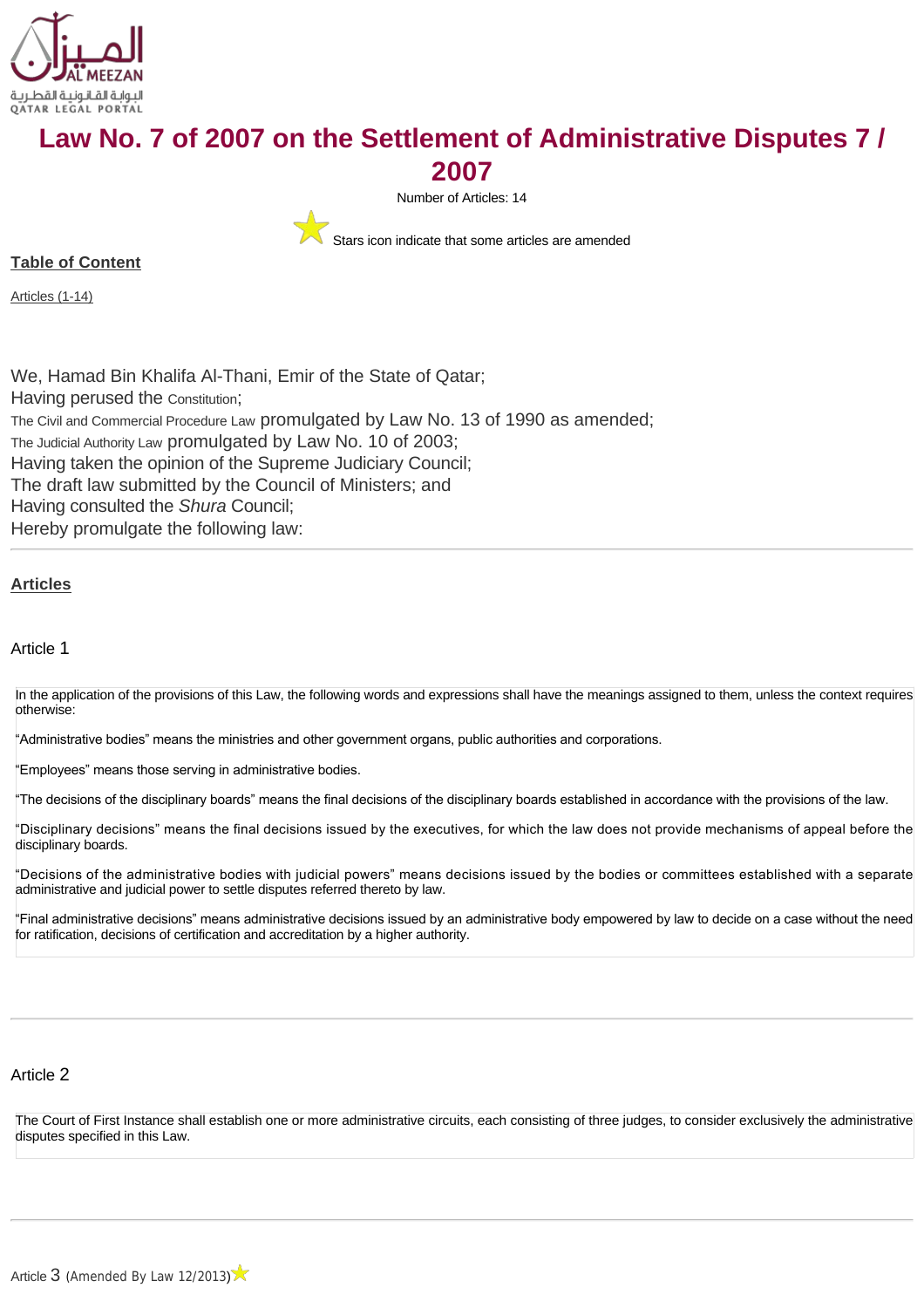Subject to the provisions of [Article 13](http://almeezan.qa/LawArticles.aspx?LawArticleID=55720&LawID=4052&language=en) of the Judicial Authority Law referred to, the Administrative Circuit shall exclusively consider the following administrative disputes:

1. Disputes over salaries and pensions, bonuses and allowances payable to employees or their heirs, irrespective of their job grades.

2. Applications by people regarding the abolition of final administrative decisions issued for the promotion of first-class employees or below and equivalent, or termination of their service and the disciplinary decisions pertaining thereto.

- 3. Applications by natural and juristic persons for the abolition of final administrative decisions, except for the following:
- a. Emiri orders, resolutions and decrees.
- b. Resolutions issued under [Law No. 17 of 2002](http://almeezan.qa/LawPage.aspx?id=116&language=en) on the protection of community.
- c. Decisions issued under the laws on private associations and foundations.
- d. Decisions issued under the laws on publications, publishing and licenses to publish newspapers and magazines.
- e. Decisions issued under the laws on weapons, ammunition and explosives licenses.
- f. Decisions issued under the laws on the entry, residence and deportation of foreigners.
- g. Decisions issued under the laws on expropriation for the common benefit.
- 4. Applications for compensation arising from the decisions described in paragraph 3 (b) and (c) of this Article, whether submitted directly or by proxy.

5. Administrative contract disputes.

## Article 4

1. For the acceptance of applications for the abolition of the decisions described in paragraph 3 (b) and (c) of the preceding Article, the appeal must be based on one of the following reasons:

1. 1. Lack of jurisdiction.

- 2. The presence of a defect in formality.
- 3. Violation of laws and bylaws or error in the application or interpretation thereof.
- 4. Abuse of power.
- 2. Where the authorities decline to take an administrative decision that they would otherwise have taken in accordance with laws and regulations, such declination shall be considered an administrative decision.

#### Article 5

The following applications shall not be accepted:

- 1. Applications in which applicants do not have a direct personal interest.
- 2. Applications for a stay of execution which are not associated with an application for the cancellation of the stay of execution decision.
- 3. Applications for the cancellation of final administrative decisions provided for in [Article 3](http://www.almeezan.qa/LawArticles.aspx?LawArticleID=40494&LawID=2643&language=en) (b) of this Law before tabling an appeal to the administrative body and before the expiration of the scheduled dates by which the appeal must be decided.
- 4. Grievance procedures and decisions thereon shall be explained in a statement by the Prime Minister.

#### Article 6

- 1. An application for the cancellation of a final administrative decision shall be filed within sixty days:
- 1. 1. From the date of publication of the impugned administrative decision in the *Official Gazette* or in publications issued by the administrative authorities; or
	- 2. From the date on which the person concerned received a declaration; or
	- 3. Where incontrovertible evidence shows that the person concerned has learned of the impugned administrative decision.
- 2. The period for filing an application shall expire when a grievance is submitted to the administrative body. The grievance shall be decided on within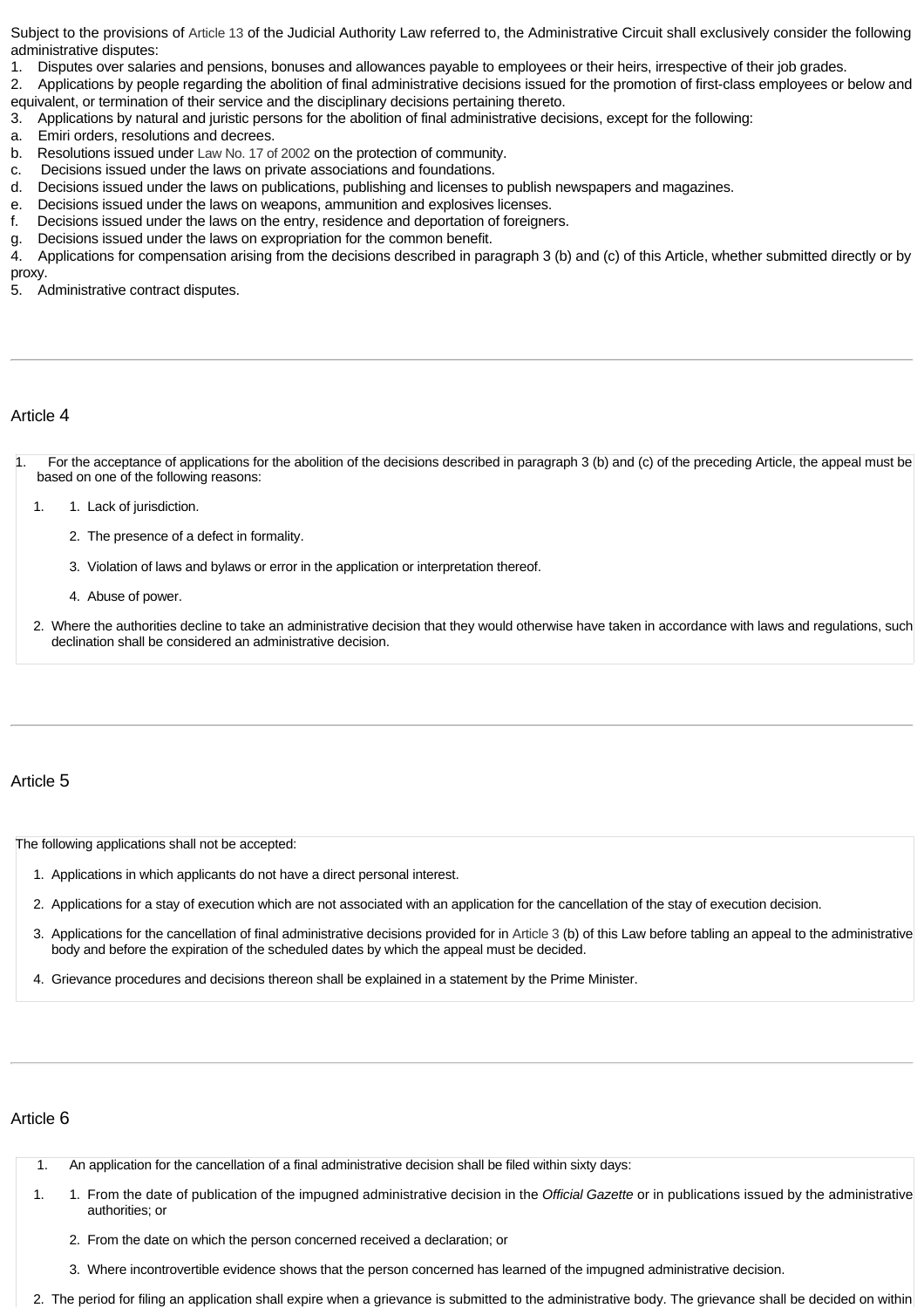sixty days from the date of submission, and a rejection shall be accompanied by reasons.

3. The lapse of sixty days without a ruling on the grievance by the competent authorities shall be deemed a rejection. The deadline for the filing of a suit shall be calculated from the date of the express or implied rejection, depending on the circumstances.

Article 7

An application for the abolition of a decision shall not grant a stay of execution of the decision. However, the administrative circuit may, on request and depending on the circumstances, order the following:

- 1. Grant a stay of execution of the decision if the administrative circuit discovers serious elements that support the likelihood of the decision's abolition and that the implications of execution may not be remedied, and the decision is from the decisions described in [Article 3](http://www.almeezan.qa/LawArticles.aspx?LawArticleID=40494&LawID=2643&language=en) (c) of this Law.
- 2. Continuation of payment of full salary or part thereof until the application for abolition of the decision to terminate the service is considered, if the circuit considers it justifiable by the circumstances of the case.

#### Article 8

An appeal court called the "Administrative Appeal Circuit", formed of three judges of the Court of Appeal, shall consider the following:

- 1. Appeals by the people concerned with regard to judgments issued by the administrative Circuit.
- 2. Appeals against decisions relating to elections to the *Shura* Council and the Central Municipal Council.
- 3. Requests for abolition and compensation for the decisions of the Disciplinary Councils and the decisions of the competent administrative authorities with legal powers.

#### Article 9

1. The judgments of the Administrative Department shall be appealed within sixty (60) days from the date of the judgment.

1. The period prescribed in [Article 6](http://www.almeezan.qa/LawArticles.aspx?LawArticleID=40497&LawID=2643&language=en) of this Law shall apply to applications for the abolition of the decisions of the disciplinary councils and the decisions of the administrative authorities with legal powers.

## Article 10

Grievance procedures and timelines provided for in the laws in force shall apply to the administrative disputes that may be challenged in accordance with the provisions of this Law. The administrative decision issued in this case may not be final or challenged by abolition or compensation unless all stages of litigation as determined by those laws have been exhausted.